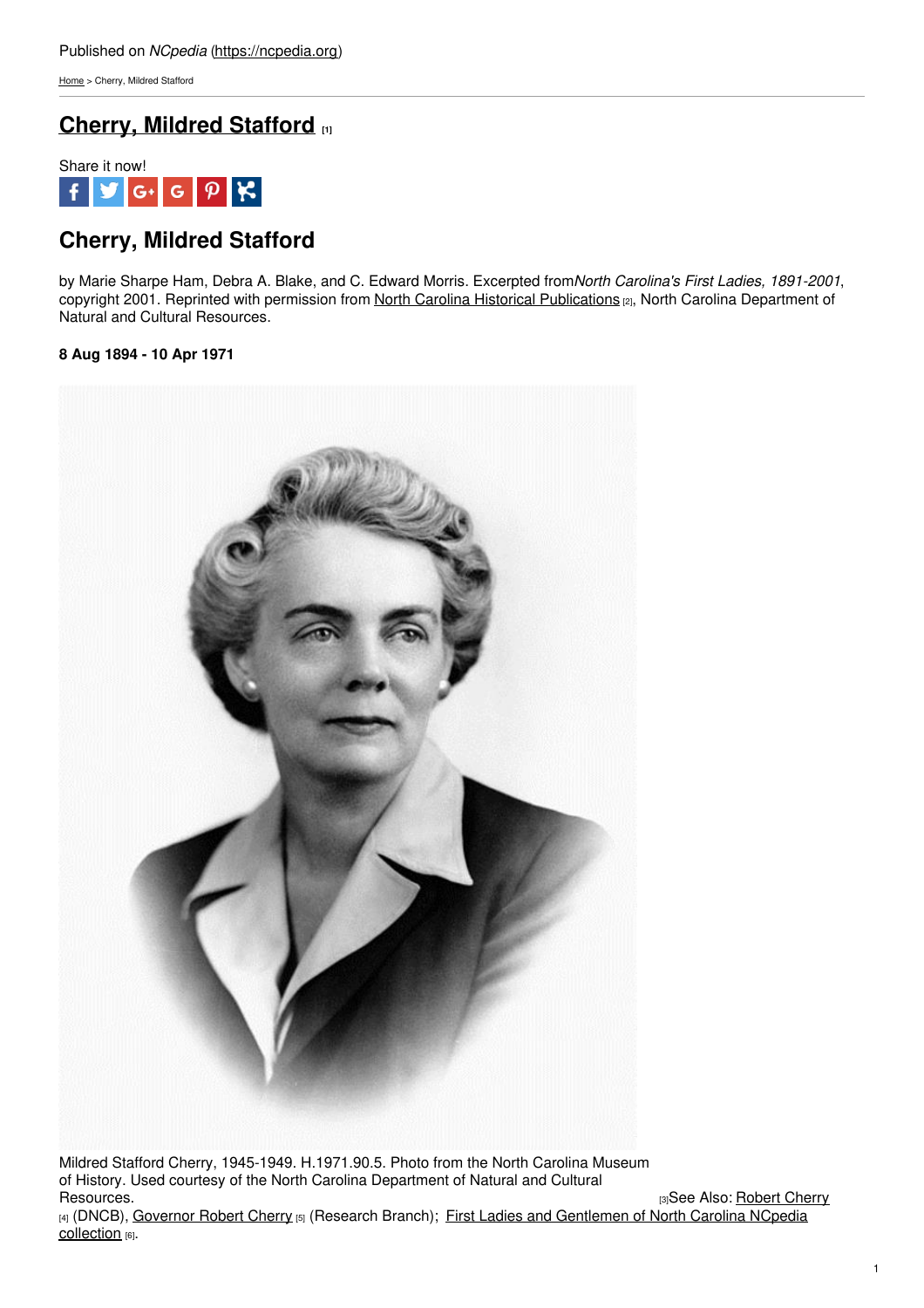Gregarious and gracious, Mildred Cherry met the challenges of being a governor's wife with her customary good nature. She found the first lady's duties challenging, but she easily adapted her schedule to that of her busy husband and to the accelerated pace of social and political activities in Raleigh. The Gastonia Gazette of April 12, 1971, quoted her as saying that she had "enjoyed most the many interesting people whom she and the Governor entertained there. Among these personalities were Eleanor Roosevelt, General Dwight Eisenhower, President and Mrs. Harry Truman and their daughter, Margaret, and Josephus Daniels, ambassador to Mexico."

During the Cherry administration the mansion staff underwent changes. Laura M. Reilley, the official housekeeper, hostess, and staff supervisor of the Executive Mansion, helped Mildred Cherry schedule events and manage the large household. David Haywood, affectionately known as Uncle Dave, longtime butler at the mansion, died on November 21, 1947. He had served fourteen governors and their families for fifty-four years.

Mildred Stafford was born August 8, 1894, in Statesville but moved to Greensboro when only a year old. She was one of Emory J. and Lula Roberta Lowry Stafford's seven children. Her father served two terms (1909 and 1917) as mayor of Greensboro. She attended public schools in that city and graduated from Greensboro High School, where she greatly enjoyed playing basketball. Later she attended [Greensboro](https://ncpedia.org/greensboro-college) College [7] for two years and Randolph Macon Women's College in Lynchburg, Virginia. Mildred Stafford taught second grade in the Greensboro City Schools until she met and married [Robert](https://ncpedia.org/biography/cherry-robert-gregg) Gregg Cherry [4], lawyer and then mayor of Gastonia. They met in Gastonia while she was attending a summer session of the Institute for Teachers. They were married in Greensboro on June 28, 1921. The Cherrys had no children.

After her marriage Mildred Cherry was active in the civic and social affairs of Gastonia. She was a member of the Daughters of the American Revolution, the Red Cross, and other organizations. She had a keen interest in gardening and reading. One of her hobbies was collecting china demitasse coffee cups and dessert plates, as well as other antique china. Her collection was vast.

Mildred Cherry shared a strong interest in North Carolina with her husband and supported his service to the state - he was



Governor R. Gregg Cherry and his wife, Mildred Stafford Cherry, 1950-1957. H.1957.50.87. Image from the North Carolina Museum of History. Used courtesy of the North Carolina Department of Natural

a member of the state legislature for several years. and Cultural [Resources.](http://collections.ncdcr.gov/RediscoveryProficioPublicSearch/ShowItem.aspx?62561+) **Example 2018** and The resources and Cultural Resources. War II she led many activities in support of the war effort. She encouraged the sale of war bonds and helped in the appeal that gained the state its quota of 105 women for training as hospital technicians in the Women's Army Corps. Although peace was declared during the Cherrys' first year in the Executive Mansion, wartime shortages still prevailed. Mildred Cherry's frugality kept entertaining costs within the \$2,500 annual budget. Mildred Cherry preferred the simpler events for local groups and legislators to the lavish, expensive affairs necessary for national and international dignitaries.

While living in the Executive Mansion, she added her touch to the building's decor. She redecorated the Rose Room, the official guest room, as well as another guest room. She also chose new rugs and carpets for the second floor, but because of shortages of materials, she was unable to do the same for the first floor.

On June 14, 1944, the Gastonia Gazette said of her: "Governors may, and often do, fight their way to the high seat by means of natural endowments and hard apprenticeship in Governmental affairs, but First Ladies are born, not made. Such a lady was Mildred Cherry." After their tenure in the Executive Mansion, the Cherrys returned to their many friends and activities in Gastonia. Upon her husband's death in 1957, Mildred Cherry bought a new house and indulged two of her favorite hobbies - interior design and reading. In later years, her health limited her role in the various organizations that had meant so much to her.

After suffering for some time with heart trouble, Mildred Cherry died in Gastonia on April 10, 1971, at age seventy-six. She was buried beside her husband in Gaston Memorial Park in Gastonia.

### **References:**

Ham, Marie Sharpe, Debra A. Blake, and C. Edward Morris. 2001.*North Carolina's First Ladies, 1891-2001*. Raleigh, N.C.: Executive Mansion Fine Arts Committee and Executive Mansion Fund.